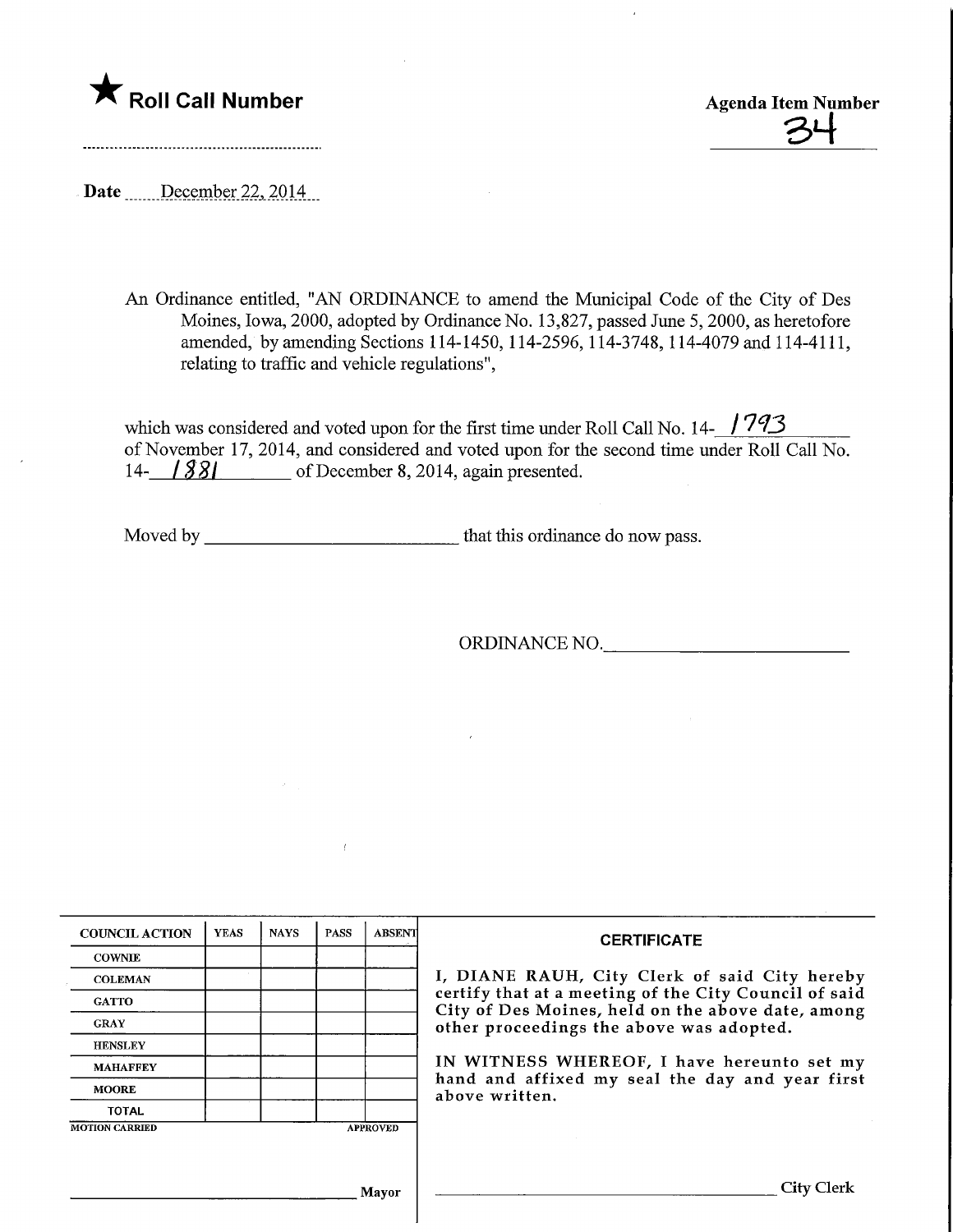| CIIY OF | Council<br>Communication<br>Office of the City Manager | Date:<br>Agenda Item No.<br>Roll Call No.<br><b>Communication No.</b><br>Submitted by: | November 17, 2014<br>40<br>Pamela S. Cooksey, P.E.,<br><b>Interim City Engineer</b> |
|---------|--------------------------------------------------------|----------------------------------------------------------------------------------------|-------------------------------------------------------------------------------------|

 $\mathbf{U}$ ,  $\mathbf{U}$ 

# AGENDA HEADING:

Amending Chapter 114 of the Municipal Code Regarding Traffic Regulation Changes as follows:

A. Revised Parking Meter Spaces in Front of 201 East Walnut Street.

B. Installation of a Traffic Signal at East Euclid Avenue and Oxford Avenue.

## SYNOPSIS:

 $\ell_-$ 

Recommend approval of the staff recommendations, including first reading of the ordinance regarding the traffic regulation changes.

r

## FISCAL IMPACT:

Amount: Minor costs for signing modifications.

Funding Source: 2014-2015 Operating Budget, Page 74 Engineering Department Traffic  $\&$ Transportation - Sign Installation and Maintenance

## ADDITIONAL INFORMATION:

A. Marty Holt, owner of Hilltop Tire (in the old Simon Tire Building) located on the southeast corner of.East 2<sup>nd</sup> Street and East Walnut Streets (201 East Walnut Street), requested a couple of slight changes to the parking in front of his business. He would like the 30-minute maximum limit (15 minutes free) parking meter moved from the west side of his building to a position in front of his door on East Walnut Street. A new four-hour limit parking meter would be installed where the 30minute meter was previously located, resulting in a net gain of one parking space. The following revisions to the Municipal Code will place this changes into effect.

Sec. 114-4079. East Second Street—East Court Avenue to East Walnut Street.

East Second Street, on the east side, from a point 20 feet south of East Walnut Street to a point 45 25 feet south thereof, four-hour meters, 8:00 a.m. to 6:00 p.m.

Sec. 114-4111. East Walnut Street—East Second Street to East Third Street.

East Walnut Street, on the south side, from a point  $100$  75 feet east of East Second Street to East Third Street, two-hour meters, 8:00 a.m. to 6:00 p.m.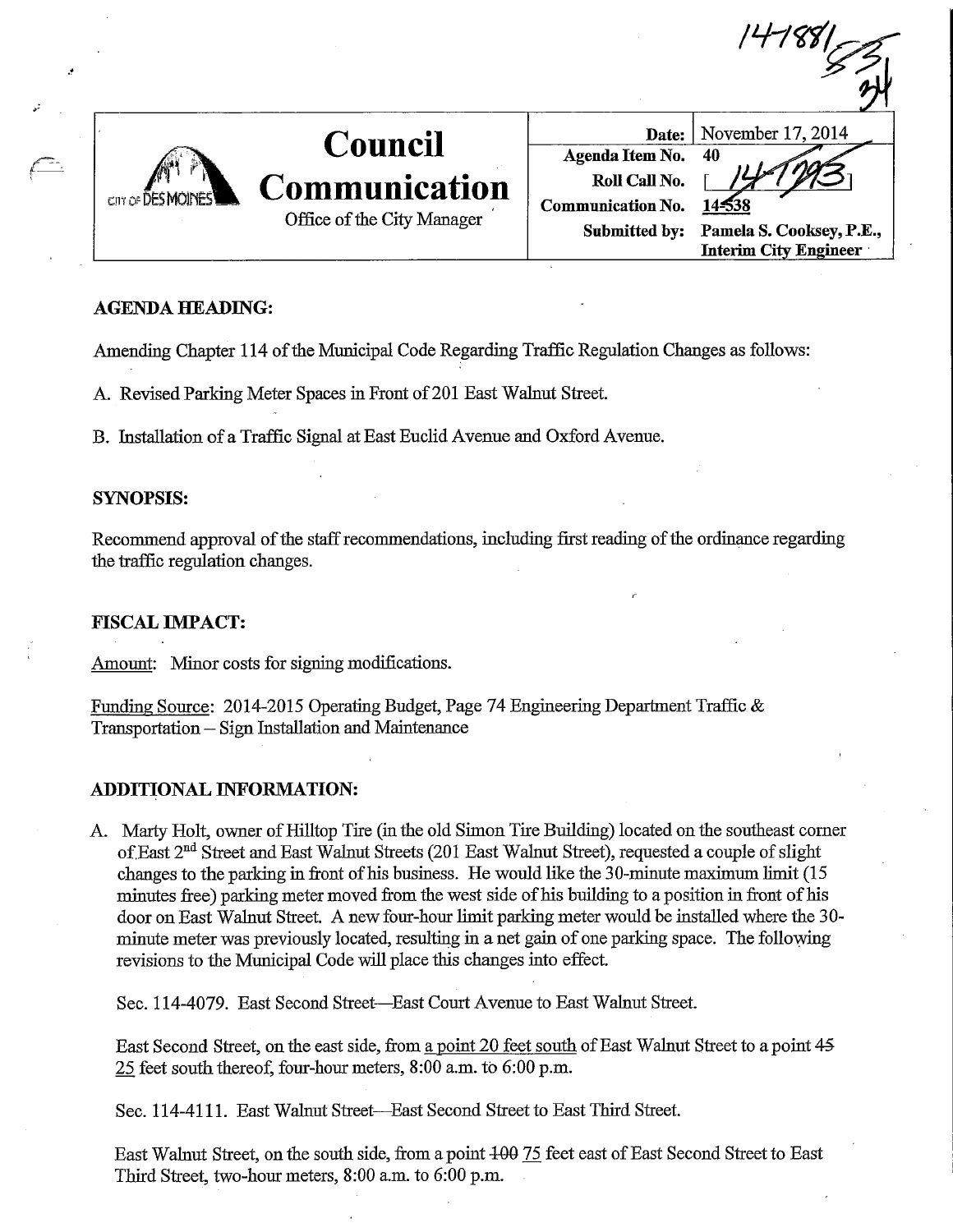East Walnut Street, on the south side, from a point 50 feet east of East Second Street to 25 feet east thereof, thirty-minute meter,  $8:00$  a.m. to  $6:00$  p.m.

Sec. 114-2596. East Second Street—East Court Avenue to East Walnut Street.

East Second Street, on the east side, from East Walnut Street to a point twenty feet south thereof, no parking any time.

Sec. 114-3748. East Walnut Street—East Second Street to East Third Street.

East Walnut Street, on the south side, from East Second Street to a point  $75$  50 feet east thereof, no parking any time.

B. These traffic regulations are necessary for the installation of a traffic signal at the intersection of East Euclid Avenue and Oxford Street as part of the Euclid Avenue Intersections Improvement project.

Sec. 114-1450. East Euclid Avenue.

East Euclid Avenue and Oxford Street, traffic control signal.

## PREVIOUS COUNCIL ACTION(S):

Date: February 10,2014

### Roll Call Number: 14-0239

Action: On Euclid Avenue Intersection Improvements at Cornell and Oxford Streets: Resolution approving plans, specifications, form of contract documents. Engineer's Estimate and designation of lowest responsible bidder as Synergy Contracting LLC, (Jesse Rognes, Owner/President), \$1,246,336.77. (Council Communication No. 14-046) Moved by Mahaffey to adopt. Motion Carried 7-0.

Date: February 10,2014

### Roll Call Number: 14-0240

Action: (A) Approving contract and bond, and permission to sublet. Moved by Mahaffey to adopt. Motion Carried 7-0

## BOARD/COMMISSIONACTION(S): NONE

## ANTICIPATED ACTIONS AND FUTURE COMMITMENTS: NONE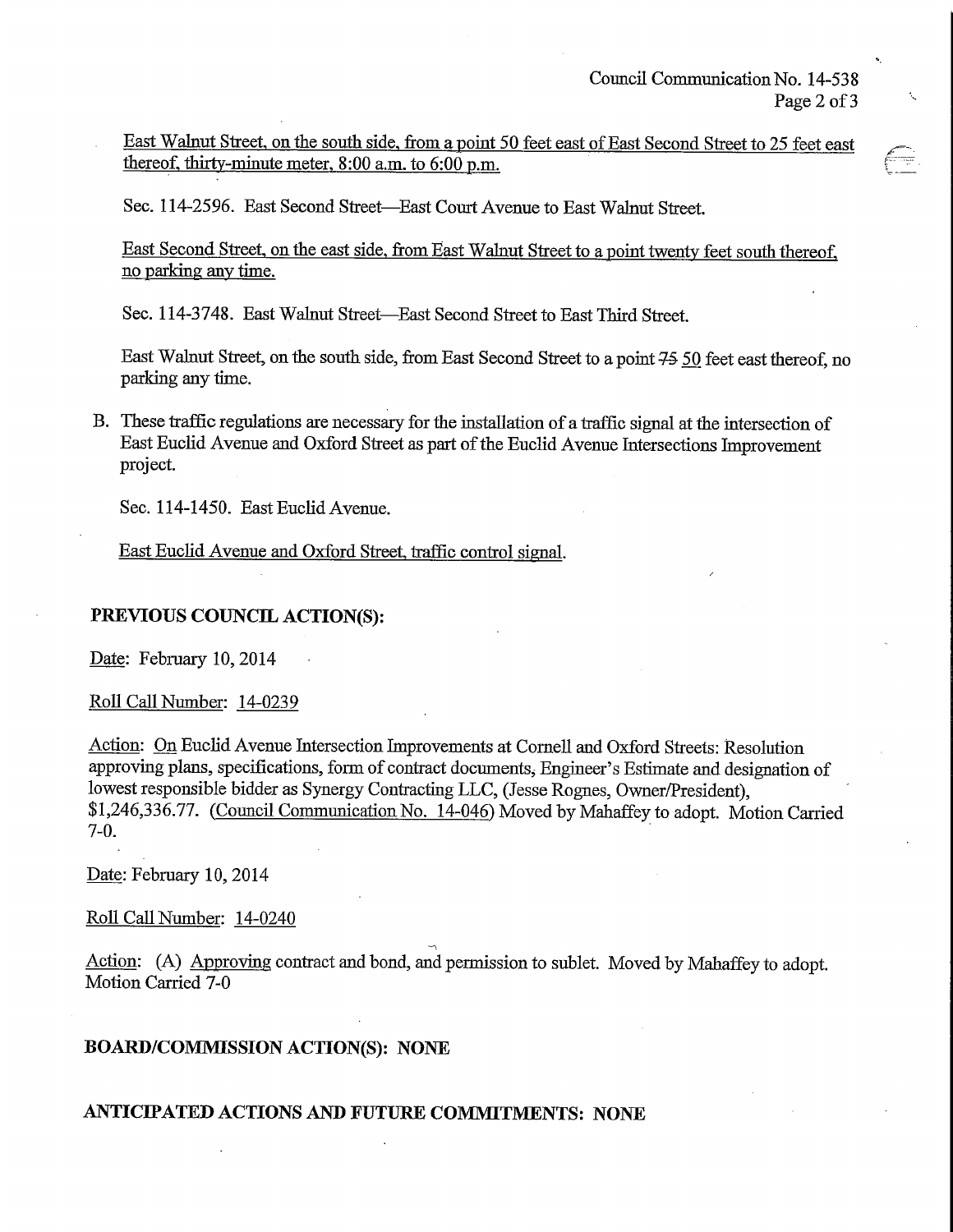For more information on this and other agenda items, please call the City Clerk's Office at 515-283-4209 or visit the Clerk's Office on the first floor of City Hall, 400 Robert D. Ray Drive. Council agendas are available to the public at the City Clerk's Office on Thursday afternoon preceding Monday's Council meeting. Citizens can also request to receive meeting notices and agendas by email by calling the Clerk's Office or sending their request via email to cityclerk@dmgov.org.

 $\overline{\mathcal{L}}$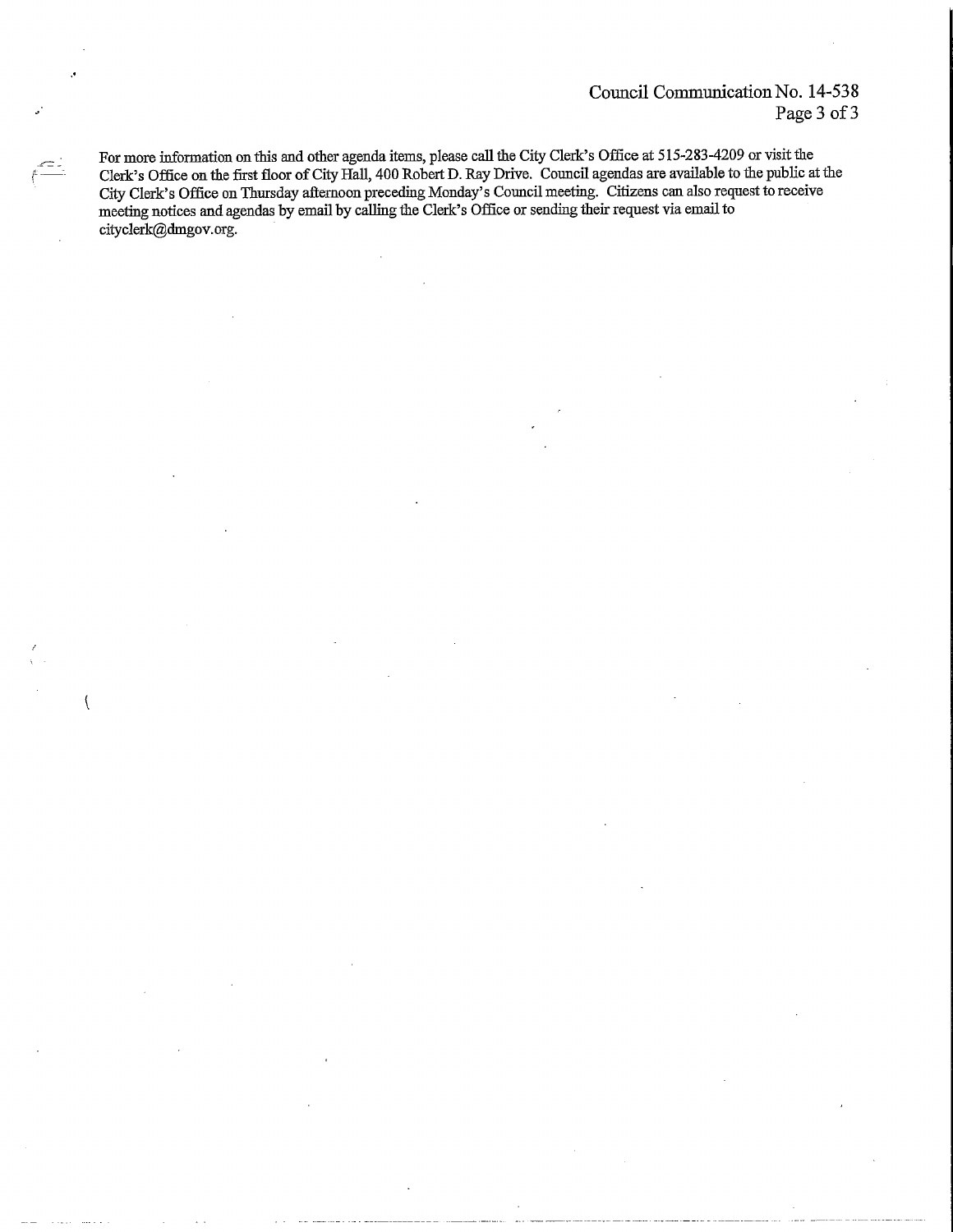$14 - 1881$ Home

#### ORDINANCE NO.

AN ORDINANCE to amend the Municipal Code of the City of Des Moines, Iowa, 2000, adopted by Ordinance No. 13,827, passed June 5,2000, as heretofore amended, by amending Sections 114-1450, 114-2596, 114-3748, 114-4079 and 114-4111, relating to traffic and vehicle regulations.

Be It Ordained by the City Council of the City of Des Moines, Iowa:

Section 1. That the Municipal Code of the City of Des Moines, Iowa, 2000, adopted by

Ordinance No. 13,827, passed June 5,2000, as heretofore amended, is hereby amended by amending

Sections 114-1450, 114-2596, 114-3748, 114-4079 and 114-4111 relating to traffic and vehicle

regulations, as follows:

#### Sec. 114-1450. East Euclid Avenue.

East Euclid Avenue and Oxford Street, traffic control signal.

East Euclid Avenue and East Fourteenth Street, traffic control signal.

East Euclid Avenue and Interstate 235 west, traffic control signal.

East Euclid Avenue and Interstate 235 east, traffic control signal.

East Euclid Avenue and East Twenty-fifth Street, traffic control signal.

East Euclid Avenue and East Twenty-sixfh Street, traffic control signal.

East Euclid Avenue and East Twenty-ninfh Street, traffic control signal.

East Euclid Avenue and East Thirty-third Street, traffic control signal.

#### Sec. 114-2596. East Second Street-East Court Avenue to East Wahmt Street.

East Second Street, on the west side, from East Court Avenue to East Walnut Street, reserved for United States Marshal officials.

East Second Street, on the east side, from East Court Avenue to a point 30 feet north thereof, no parking any time.

East Second Street, on the east side, from a point 165 feet north of East Court Avenue to a point 40 feet north thereof, loading zone.

East Second Street, on the east side, from East Walnut Street to a point twenty feet south thereof, no parking any time.

East Second Street, on the east side, from a point 45 feet south of East Walnut Street to a point 25 feet south thereof, commercial loading zone.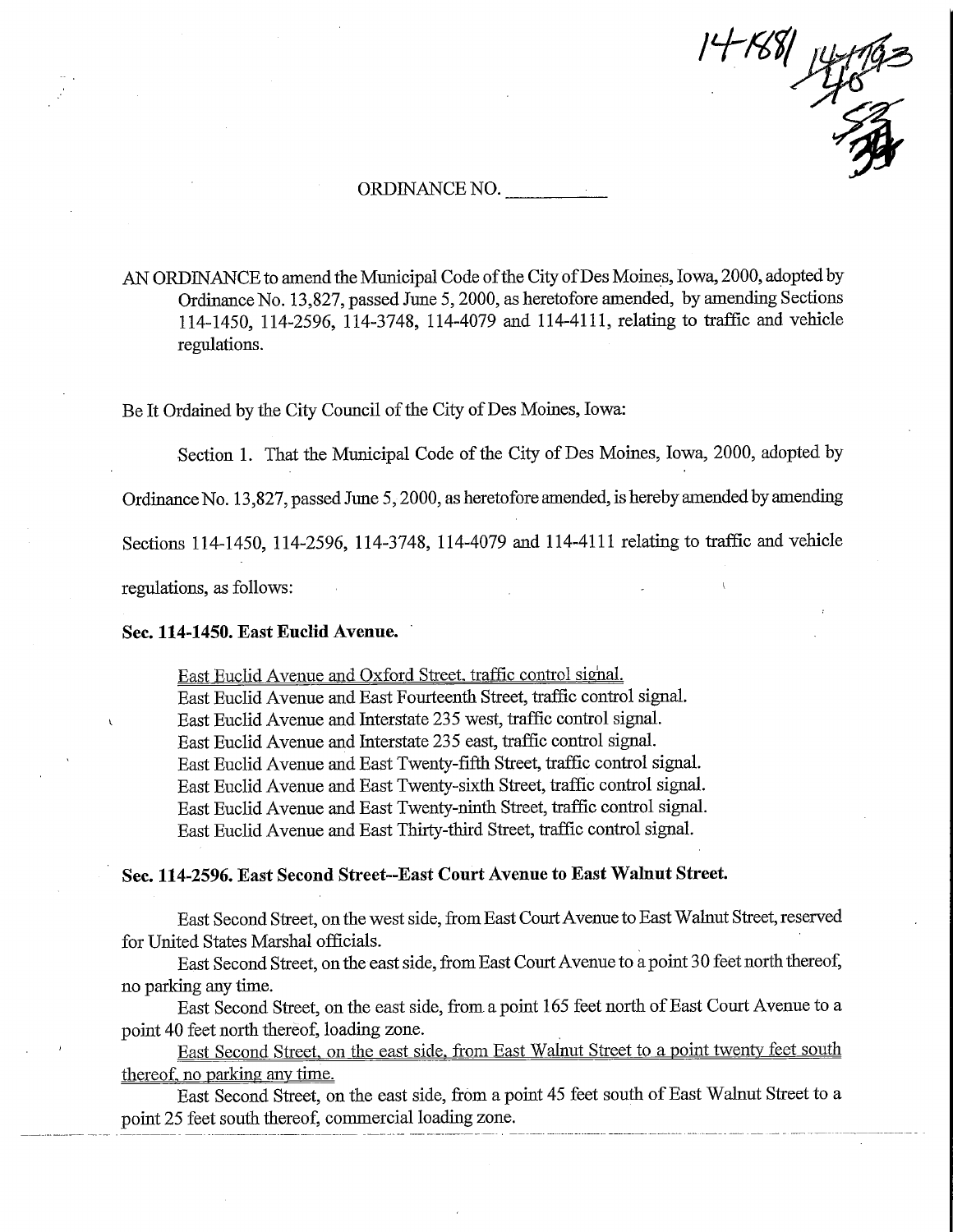# Sec. 114-3748. East Walnut Street-East Second Street to East Third Street.

East Walnut Street, on the north side, from East Second Street to a point 84 feet east thereof, no parking any time.

East Walnut Street, on the south side, from a point 75 feet east of East Second Street to a point 25 feet east thereof, commercial loading zone.

East Walnut Street, on the south side, from East Second Street to a point-75 50 feet east thereof, no parking any time.

# Sec. 114-4079. East Second Street--East Court Avenue to East Walnut Street.

East Second Street, on the east side, from a point 30 feet north of East Court Avenue to a point 135 feet north hereof, four-hour meters, 8:00 a.m. to 6:00 p.m.

East Second Street, on the east side, from a point 20 feet south of East Walnut Street to a point-45 25 feet south thereof, four-hour meters,  $8:00$  a.m. to  $6:00$  p.m.

East Second Street, on the east side, from a point 205 feet north of East Court Avenue to a point 70 feet south of East Walnut Street, four-hour meters, 8:00 a.m. to 6:00 p.m.

East Second Street, on the east side, parking meter E2-201, ten-hour meter, 8:00 a.m. to 6:00 p.m., is designated as handicapped parking spaces and is subject to the same prohibition as is found in subsection 114-616(a) of this chapter.

### Sec. 114-4111. East Walnut Street-East Second Street to East Third Street.

East Walnut Street, on the north side, from a point 84 feet east of East Second Street to East Third Street, ten-hour meters, 8:00 a.m. to 6:00 p.m.

East Walnut Street, on the south side, from a point-100 75 feet east of East Second Street to East Third Street, two-hour meters, 8:00 a.m. to 6:00 p.m.

East Walnut Street, on the south side. from a point 50 feet east of East Second Street to 25 feet east thereof, thirtv-minute meter. 8:00 a.m. to 6:00 o.m.

Section 2. This ordinance shall be in full force and effect from and after its passage and

publication as provided by law.

FORM APPROVED:

 $2. YNasech$ 

Katharine Massier Assistant City Attorney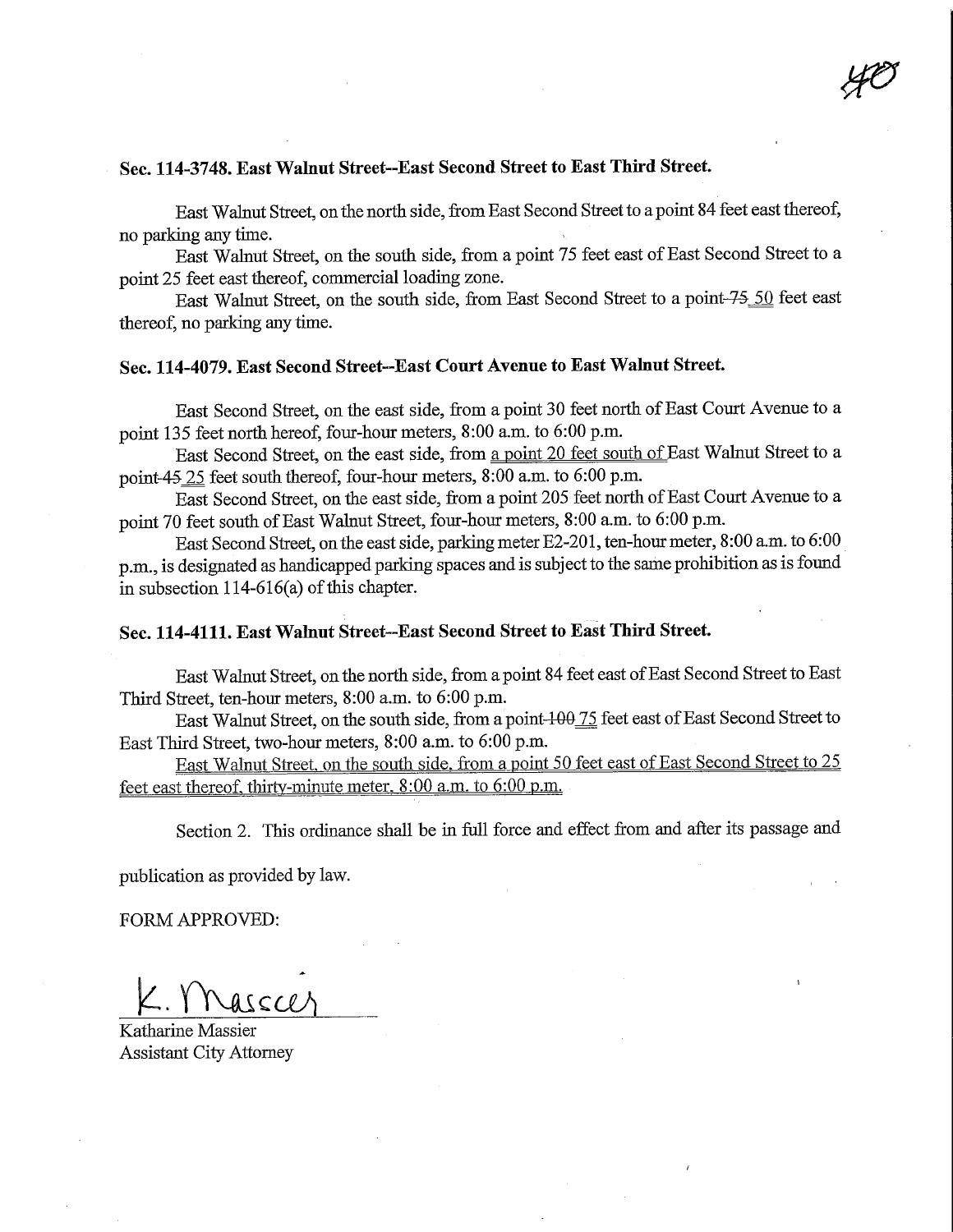4-1881

### SUMMARY OF ORDINANCE NO.

AN ORDINANCE to amend the Municipal Code of the City of Des Moines, Iowa, 2000, adopted by Ordinance No. 13,827, passed June 5, 2000, as heretofore amended, by amending Chapter 114 Traffic & Vehicle Regulations as summarized below. The complete text of the ordinance is available in the City ofDes Moines City Clerk's Office, 400 Robert D. Ray Drive, Des Moines, Iowa, or on the City of Des Moines' website at www.dmgov.org.

### DES MOINES TRAFFIC REGULATION CHANGES

Amending Chapter 114 of fhe Municipal Code Regarding Traffic Regulation Changes as follows:

A. Revised Parking Meter Spaces in Front of 201 E Walnut Street.

B. Listallation of a Traffic Signal at E Euclid Avenue and Oxford Avenue.

### FORM APPROVED:

Katharine Massier, Assistant City Attorney

T.M. Franklin Cownie, Mayor

Attest:

I, Diaae Rauh, City Clerk of the City of Des Moines, Iowa, hereby certify that the above and foregoing is a summary of Ordinance No. \_\_\_\_\_\_\_\_\_, passed by the City Council of said City on , signed by the Mayor on \_\_\_\_\_\_\_\_\_\_\_\_\_\_\_\_\_\_\_\_\_\_, and published as provided by law in the Business Record on \_. Authorized by Publication Order No. \_.

Diane Rauh, City Clerk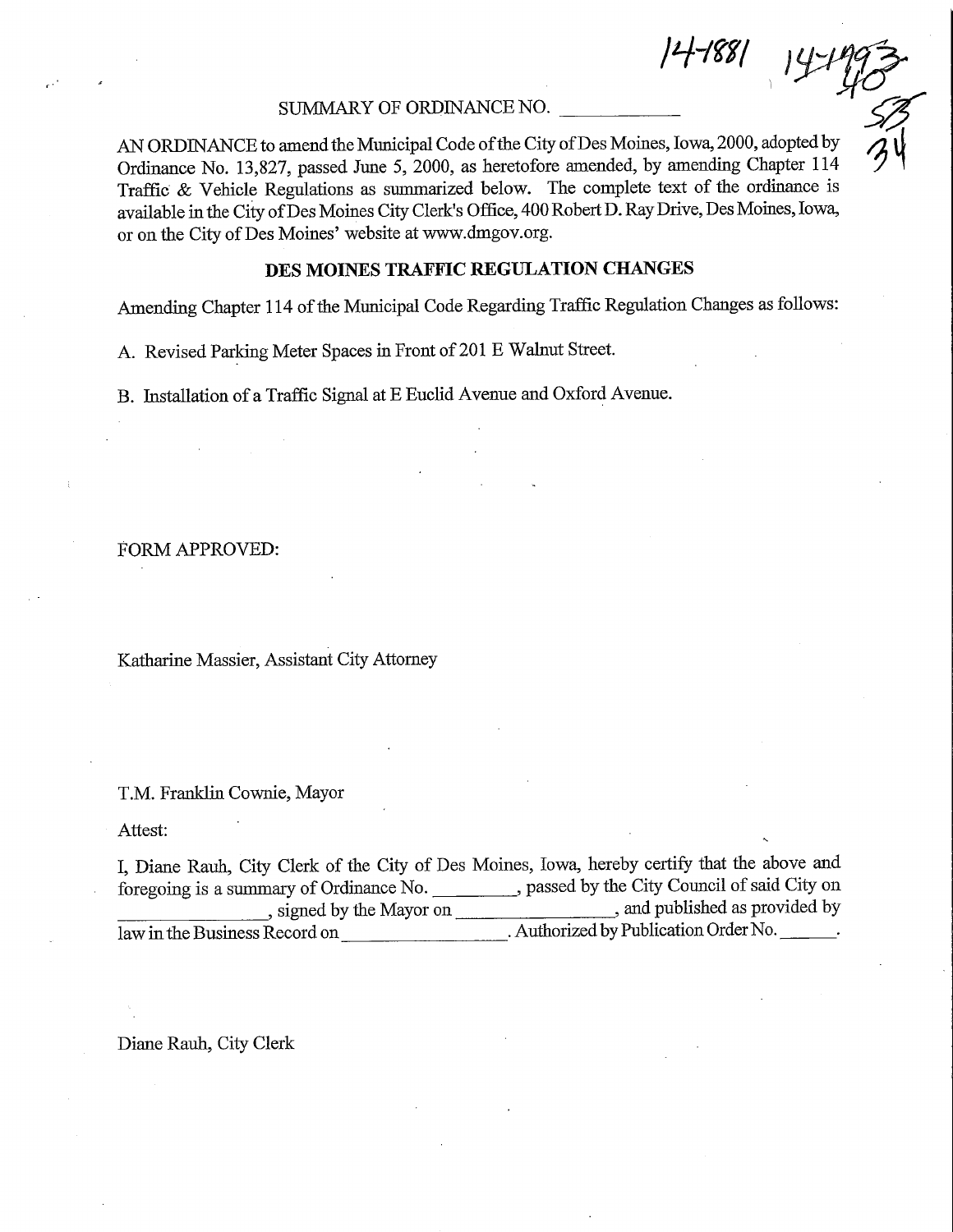